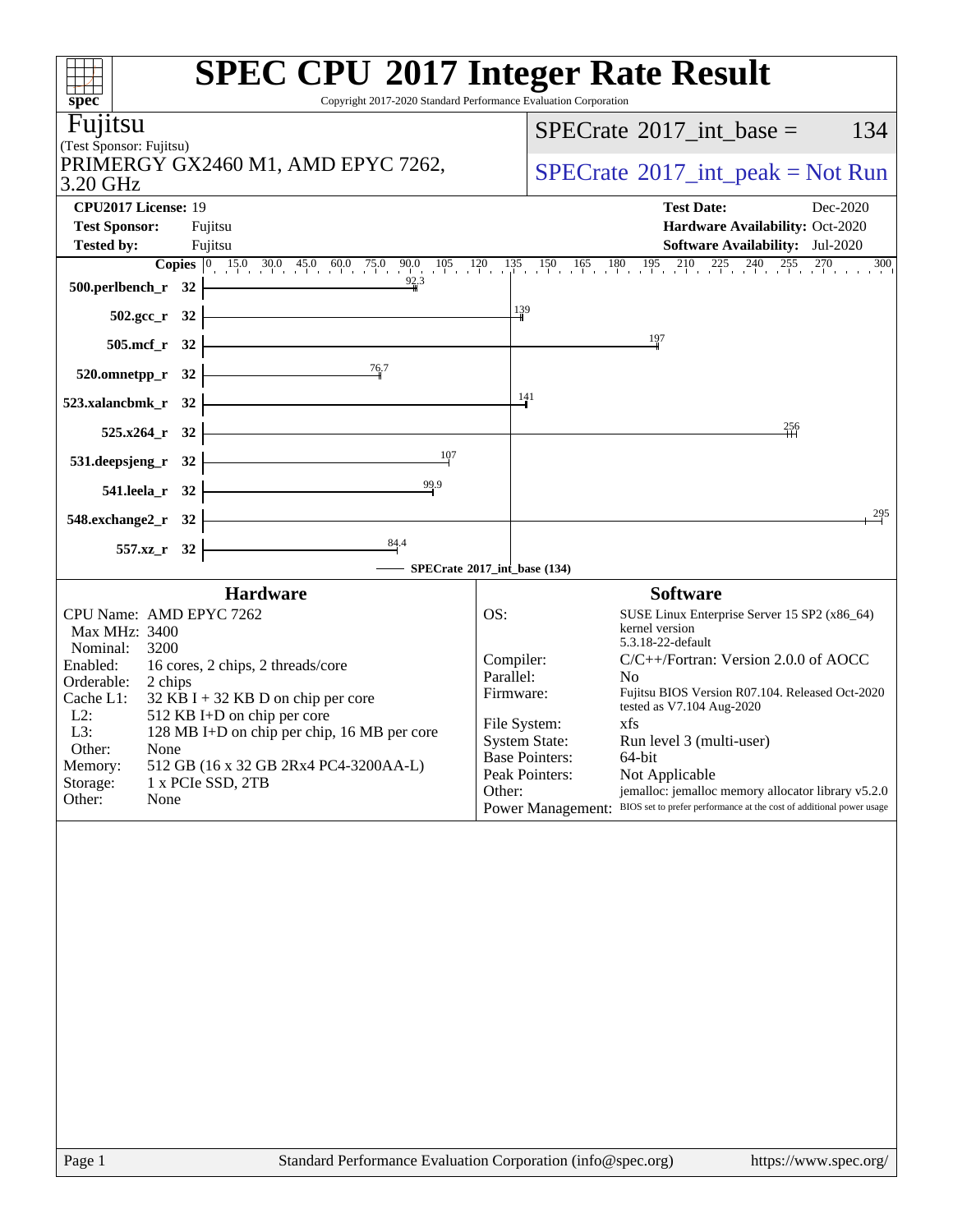Copyright 2017-2020 Standard Performance Evaluation Corporation

#### Fujitsu

#### (Test Sponsor: Fujitsu)

3.20 GHz PRIMERGY GX2460 M1, AMD EPYC 7262,  $\vert$  [SPECrate](http://www.spec.org/auto/cpu2017/Docs/result-fields.html#SPECrate2017intpeak) [2017\\_int\\_peak = N](http://www.spec.org/auto/cpu2017/Docs/result-fields.html#SPECrate2017intpeak)ot Run

[SPECrate](http://www.spec.org/auto/cpu2017/Docs/result-fields.html#SPECrate2017intbase)<sup>®</sup>2017 int base = 134

**[CPU2017 License:](http://www.spec.org/auto/cpu2017/Docs/result-fields.html#CPU2017License)** 19 **[Test Date:](http://www.spec.org/auto/cpu2017/Docs/result-fields.html#TestDate)** Dec-2020 **[Test Sponsor:](http://www.spec.org/auto/cpu2017/Docs/result-fields.html#TestSponsor)** Fujitsu **[Hardware Availability:](http://www.spec.org/auto/cpu2017/Docs/result-fields.html#HardwareAvailability)** Oct-2020 **[Tested by:](http://www.spec.org/auto/cpu2017/Docs/result-fields.html#Testedby)** Fujitsu **[Software Availability:](http://www.spec.org/auto/cpu2017/Docs/result-fields.html#SoftwareAvailability)** Jul-2020

## **[Results Table](http://www.spec.org/auto/cpu2017/Docs/result-fields.html#ResultsTable)**

|                                   | <b>Base</b>   |                |            |                |       |                |            | <b>Peak</b>   |                |              |                |              |                |              |
|-----------------------------------|---------------|----------------|------------|----------------|-------|----------------|------------|---------------|----------------|--------------|----------------|--------------|----------------|--------------|
| <b>Benchmark</b>                  | <b>Copies</b> | <b>Seconds</b> | Ratio      | <b>Seconds</b> | Ratio | <b>Seconds</b> | Ratio      | <b>Copies</b> | <b>Seconds</b> | <b>Ratio</b> | <b>Seconds</b> | <b>Ratio</b> | <b>Seconds</b> | <b>Ratio</b> |
| 500.perlbench_r                   | 32            | 549            | 92.8       | 556            | 91.7  | 552            | 92.3       |               |                |              |                |              |                |              |
| $502.\text{sec}$                  | 32            | 326            | 139        | 328            | 138   | <u>327</u>     | <b>139</b> |               |                |              |                |              |                |              |
| $505$ .mcf r                      | 32            | 262            | <b>197</b> | 261            | 198   | 262            | 197        |               |                |              |                |              |                |              |
| 520.omnetpp_r                     | 32            | 549            | 76.4       | 547            | 76.7  | 545            | 77.1       |               |                |              |                |              |                |              |
| 523.xalancbmk r                   | 32            | 241            | 140        | 240            | 141   | 240            | 141        |               |                |              |                |              |                |              |
| 525.x264 r                        | 32            | 217            | 258        | 221            | 254   | 219            | 256        |               |                |              |                |              |                |              |
| 531.deepsjeng_r                   | 32            | 343            | 107        | 344            | 107   | 343            | <b>107</b> |               |                |              |                |              |                |              |
| 541.leela r                       | 32            | 530            | 99.9       | 530            | 99.9  | 530            | 99.9       |               |                |              |                |              |                |              |
| 548.exchange2 r                   | 32            | 284            | 295        | 284            | 295   | 291            | 288        |               |                |              |                |              |                |              |
| $557.xz$ _r                       | 32            | 409            | 84.4       | 409            | 84.4  | 409            | 84.4       |               |                |              |                |              |                |              |
| $SPECrate^{\circ}2017$ int base = |               | 134            |            |                |       |                |            |               |                |              |                |              |                |              |
| $CDDOL_{1} + 0.0017$ $1.4 - 1.1$  | $N = 4$ D     |                |            |                |       |                |            |               |                |              |                |              |                |              |

**[SPECrate](http://www.spec.org/auto/cpu2017/Docs/result-fields.html#SPECrate2017intpeak)[2017\\_int\\_peak =](http://www.spec.org/auto/cpu2017/Docs/result-fields.html#SPECrate2017intpeak) Not Run**

Results appear in the [order in which they were run.](http://www.spec.org/auto/cpu2017/Docs/result-fields.html#RunOrder) Bold underlined text [indicates a median measurement.](http://www.spec.org/auto/cpu2017/Docs/result-fields.html#Median)

### **[Compiler Notes](http://www.spec.org/auto/cpu2017/Docs/result-fields.html#CompilerNotes)**

The AMD64 AOCC Compiler Suite is available at <http://developer.amd.com/amd-aocc/>

## **[Submit Notes](http://www.spec.org/auto/cpu2017/Docs/result-fields.html#SubmitNotes)**

The config file option 'submit' was used. 'numactl' was used to bind copies to the cores. See the configuration file for details.

## **[Operating System Notes](http://www.spec.org/auto/cpu2017/Docs/result-fields.html#OperatingSystemNotes)**

'ulimit -s unlimited' was used to set environment stack size 'ulimit -l 2097152' was used to set environment locked pages in memory limit

runcpu command invoked through numactl i.e.: numactl --interleave=all runcpu <etc>

Set dirty\_ratio=8 to limit dirty cache to 8% of memory Set swappiness=1 to swap only if necessary Set zone\_reclaim\_mode=1 to free local node memory and avoid remote memory sync then drop\_caches=3 to reset caches before invoking runcpu

dirty\_ratio, swappiness, zone\_reclaim\_mode and drop\_caches were all set using privileged echo (e.g. echo 1 > /proc/sys/vm/swappiness).

**(Continued on next page)**

**[spec](http://www.spec.org/)**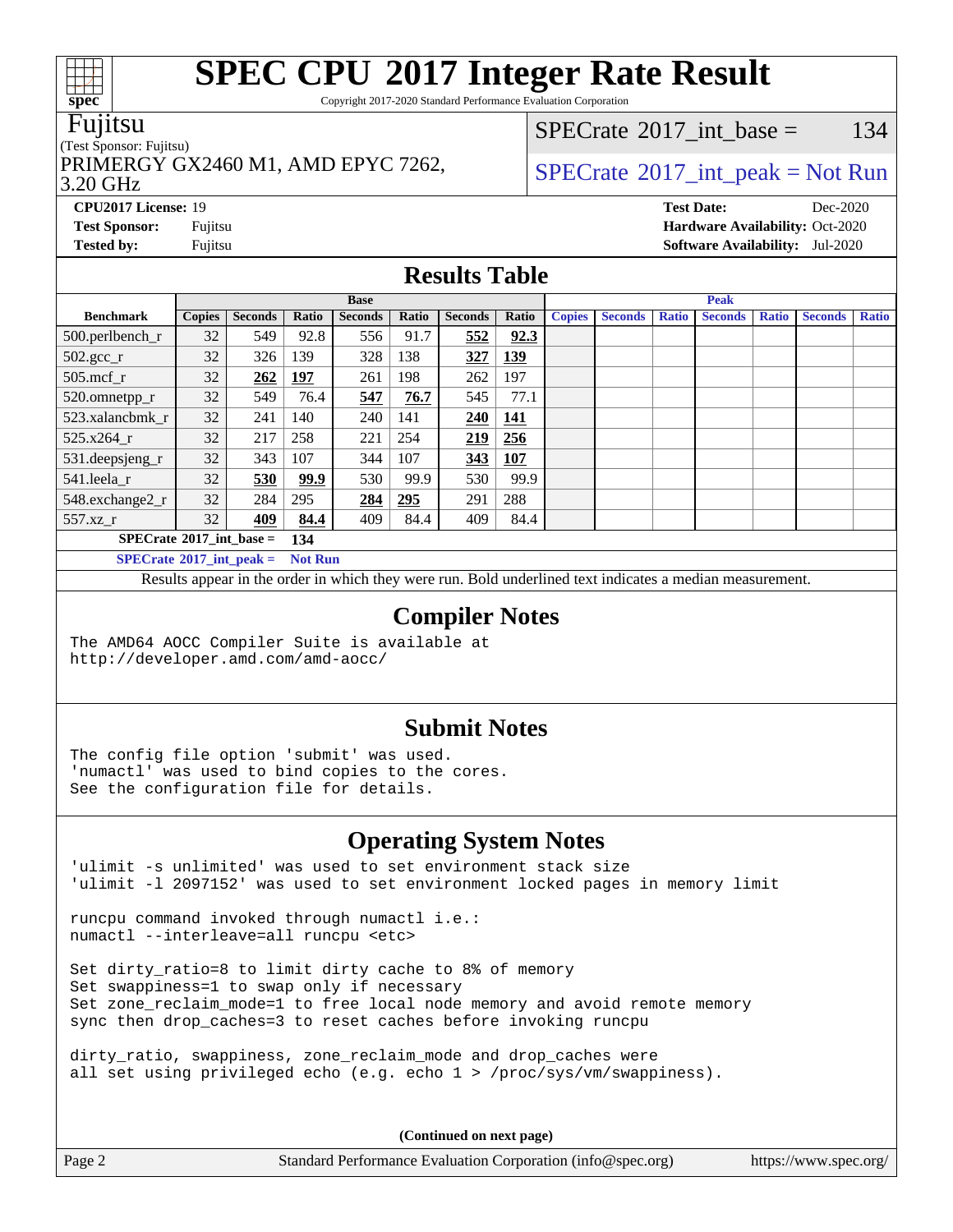Copyright 2017-2020 Standard Performance Evaluation Corporation

#### Fujitsu

(Test Sponsor: Fujitsu) 3.20 GHz PRIMERGY GX2460 M1, AMD EPYC 7262,  $\vert$  [SPECrate](http://www.spec.org/auto/cpu2017/Docs/result-fields.html#SPECrate2017intpeak) [2017\\_int\\_peak = N](http://www.spec.org/auto/cpu2017/Docs/result-fields.html#SPECrate2017intpeak)ot Run

[SPECrate](http://www.spec.org/auto/cpu2017/Docs/result-fields.html#SPECrate2017intbase)<sup>®</sup>2017 int base = 134

**[CPU2017 License:](http://www.spec.org/auto/cpu2017/Docs/result-fields.html#CPU2017License)** 19 **[Test Date:](http://www.spec.org/auto/cpu2017/Docs/result-fields.html#TestDate)** Dec-2020 **[Test Sponsor:](http://www.spec.org/auto/cpu2017/Docs/result-fields.html#TestSponsor)** Fujitsu **[Hardware Availability:](http://www.spec.org/auto/cpu2017/Docs/result-fields.html#HardwareAvailability)** Oct-2020 **[Tested by:](http://www.spec.org/auto/cpu2017/Docs/result-fields.html#Testedby)** Fujitsu **[Software Availability:](http://www.spec.org/auto/cpu2017/Docs/result-fields.html#SoftwareAvailability)** Jul-2020

## **[Operating System Notes \(Continued\)](http://www.spec.org/auto/cpu2017/Docs/result-fields.html#OperatingSystemNotes)**

Transparent huge pages set to 'always' for this run (OS default)

## **[Environment Variables Notes](http://www.spec.org/auto/cpu2017/Docs/result-fields.html#EnvironmentVariablesNotes)**

Environment variables set by runcpu before the start of the run: LD\_LIBRARY\_PATH = "/home/benchmark/speccpu/amd\_rate\_aocc200\_rome\_C\_lib/64;/home/benchmark/ speccpu/amd\_rate\_aocc200\_rome\_C\_lib/32:"

MALLOC\_CONF = "retain:true"

## **[General Notes](http://www.spec.org/auto/cpu2017/Docs/result-fields.html#GeneralNotes)**

Binaries were compiled on a system with 2x AMD EPYC 7601 CPU + 512GB Memory using Fedora 26

NA: The test sponsor attests, as of date of publication, that CVE-2017-5754 (Meltdown) is mitigated in the system as tested and documented. Yes: The test sponsor attests, as of date of publication, that CVE-2017-5753 (Spectre variant 1) is mitigated in the system as tested and documented. Yes: The test sponsor attests, as of date of publication, that CVE-2017-5715 (Spectre variant 2) is mitigated in the system as tested and documented.

jemalloc: configured and built with GCC v9.1.0 in Ubuntu 19.04 with -O3 -znver2 -flto jemalloc 5.2.0 is available here: <https://github.com/jemalloc/jemalloc/releases/download/5.2.0/jemalloc-5.2.0.tar.bz2>

## **[Platform Notes](http://www.spec.org/auto/cpu2017/Docs/result-fields.html#PlatformNotes)**

 BIOS configuration: cTDP = 180 Determinism Slider = Power Package Power Limit = 180 SVM Mode = Disabled

 Sysinfo program /home/benchmark/speccpu/bin/sysinfo Rev: r6365 of 2019-08-21 295195f888a3d7edb1e6e46a485a0011 running on localhost Thu Aug 20 13:57:35 2020

 SUT (System Under Test) info as seen by some common utilities. For more information on this section, see <https://www.spec.org/cpu2017/Docs/config.html#sysinfo>

 From /proc/cpuinfo model name : AMD EPYC 7262 8-Core Processor

**(Continued on next page)**

| : 3 |  |  |  |
|-----|--|--|--|
|     |  |  |  |

Page 3 Standard Performance Evaluation Corporation [\(info@spec.org\)](mailto:info@spec.org) <https://www.spec.org/>

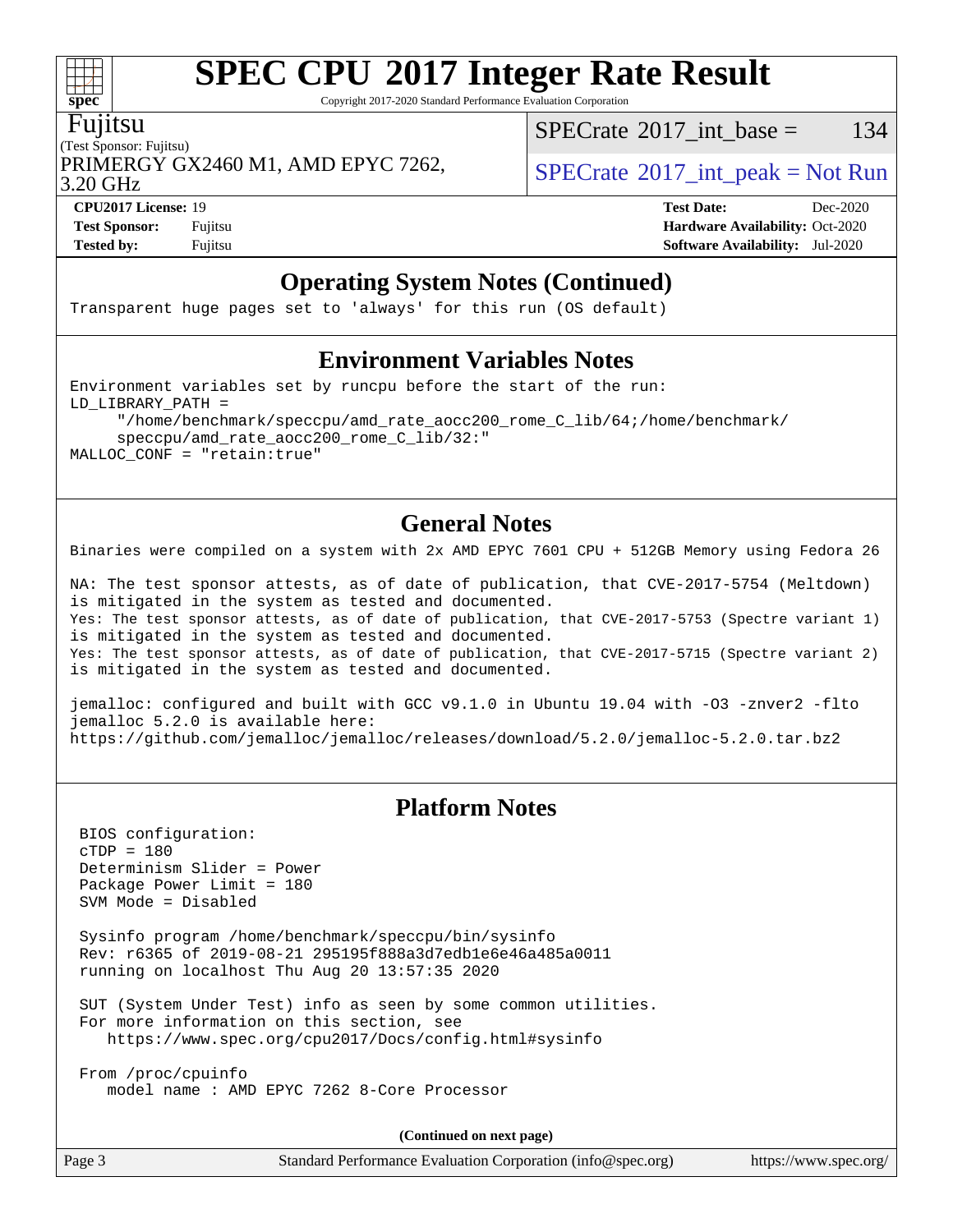Copyright 2017-2020 Standard Performance Evaluation Corporation

Fujitsu

(Test Sponsor: Fujitsu) 3.20 GHz PRIMERGY GX2460 M1, AMD EPYC 7262,  $\vert$  [SPECrate](http://www.spec.org/auto/cpu2017/Docs/result-fields.html#SPECrate2017intpeak) [2017\\_int\\_peak = N](http://www.spec.org/auto/cpu2017/Docs/result-fields.html#SPECrate2017intpeak)ot Run

[SPECrate](http://www.spec.org/auto/cpu2017/Docs/result-fields.html#SPECrate2017intbase)<sup>®</sup>2017 int base = 134

**[Tested by:](http://www.spec.org/auto/cpu2017/Docs/result-fields.html#Testedby)** Fujitsu **[Software Availability:](http://www.spec.org/auto/cpu2017/Docs/result-fields.html#SoftwareAvailability)** Jul-2020

**[CPU2017 License:](http://www.spec.org/auto/cpu2017/Docs/result-fields.html#CPU2017License)** 19 **[Test Date:](http://www.spec.org/auto/cpu2017/Docs/result-fields.html#TestDate)** Dec-2020 **[Test Sponsor:](http://www.spec.org/auto/cpu2017/Docs/result-fields.html#TestSponsor)** Fujitsu **[Hardware Availability:](http://www.spec.org/auto/cpu2017/Docs/result-fields.html#HardwareAvailability)** Oct-2020

### **[Platform Notes \(Continued\)](http://www.spec.org/auto/cpu2017/Docs/result-fields.html#PlatformNotes)**

Page 4 Standard Performance Evaluation Corporation [\(info@spec.org\)](mailto:info@spec.org) <https://www.spec.org/> 2 "physical id"s (chips) 32 "processors" cores, siblings (Caution: counting these is hw and system dependent. The following excerpts from /proc/cpuinfo might not be reliable. Use with caution.) cpu cores : 8 siblings : 16 physical 0: cores 0 4 8 12 16 20 24 28 physical 1: cores 0 4 8 12 16 20 24 28 From lscpu: Architecture: x86\_64 CPU op-mode(s): 32-bit, 64-bit Byte Order: Little Endian Address sizes: 43 bits physical, 48 bits virtual  $CPU(s):$  32 On-line CPU(s) list: 0-31 Thread(s) per core: 2 Core(s) per socket: 8 Socket(s): 2 NUMA node(s): 8 Vendor ID: AuthenticAMD CPU family: 23 Model: 49 Model name: AMD EPYC 7262 8-Core Processor Stepping: 0 CPU MHz: 1796.196 CPU max MHz: 3200.0000 CPU min MHz: 1500.0000 BogoMIPS: 6387.75 Virtualization: AMD-V L1d cache: 32K L1i cache: 32K L2 cache: 512K L3 cache: 16384K NUMA node0 CPU(s): 0,1,16,17 NUMA node1 CPU(s): 2,3,18,19 NUMA node2 CPU(s): 4,5,20,21 NUMA node3 CPU(s): 6,7,22,23<br>NUMA node4 CPU(s): 8,9,24,25 NUMA node4  $CPU(s):$  NUMA node5 CPU(s): 10,11,26,27 NUMA node6 CPU(s): 12,13,28,29 NUMA node7 CPU(s): 14,15,30,31 Flags: fpu vme de pse tsc msr pae mce cx8 apic sep mtrr pge mca cmov pat pse36 clflush mmx fxsr sse sse2 ht syscall nx mmxext fxsr\_opt pdpe1gb rdtscp lm constant\_tsc rep\_good nopl nonstop\_tsc cpuid extd\_apicid aperfmperf pni pclmulqdq monitor ssse3 fma cx16 sse4\_1 sse4\_2 movbe popcnt aes xsave avx f16c rdrand lahf\_lm cmp\_legacy svm extapic cr8\_legacy abm sse4a misalignsse 3dnowprefetch osvw ibs **(Continued on next page)**

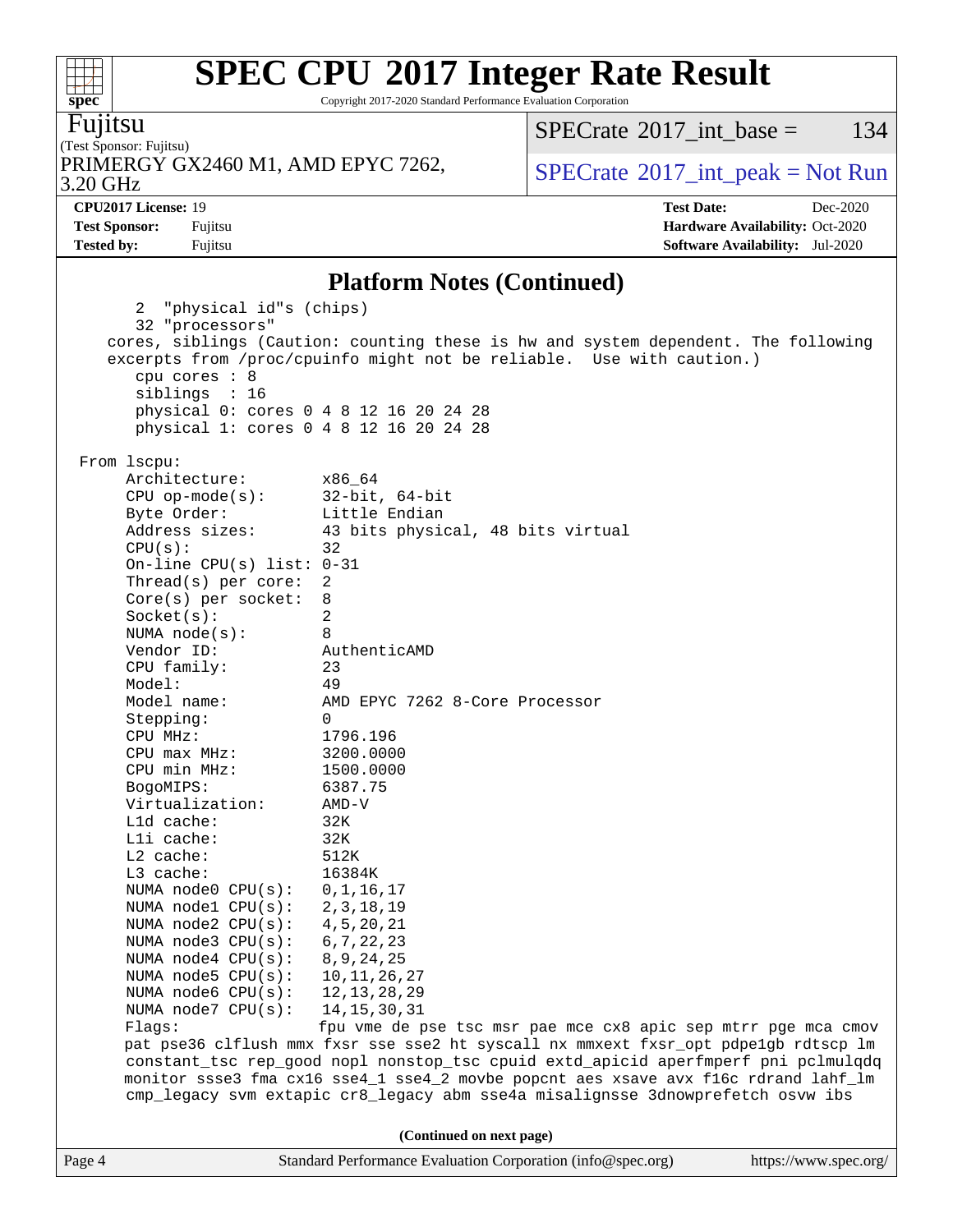Copyright 2017-2020 Standard Performance Evaluation Corporation

 $SPECTate$ <sup>®</sup>[2017\\_int\\_base =](http://www.spec.org/auto/cpu2017/Docs/result-fields.html#SPECrate2017intbase) 134

Fujitsu

**[spec](http://www.spec.org/)**

 $+++$ 

(Test Sponsor: Fujitsu) 3.20 GHz PRIMERGY GX2460 M1, AMD EPYC 7262,  $\vert$  [SPECrate](http://www.spec.org/auto/cpu2017/Docs/result-fields.html#SPECrate2017intpeak) [2017\\_int\\_peak = N](http://www.spec.org/auto/cpu2017/Docs/result-fields.html#SPECrate2017intpeak)ot Run

**[Tested by:](http://www.spec.org/auto/cpu2017/Docs/result-fields.html#Testedby)** Fujitsu **[Software Availability:](http://www.spec.org/auto/cpu2017/Docs/result-fields.html#SoftwareAvailability)** Jul-2020

**[CPU2017 License:](http://www.spec.org/auto/cpu2017/Docs/result-fields.html#CPU2017License)** 19 **[Test Date:](http://www.spec.org/auto/cpu2017/Docs/result-fields.html#TestDate)** Dec-2020 **[Test Sponsor:](http://www.spec.org/auto/cpu2017/Docs/result-fields.html#TestSponsor)** Fujitsu **[Hardware Availability:](http://www.spec.org/auto/cpu2017/Docs/result-fields.html#HardwareAvailability)** Oct-2020

### **[Platform Notes \(Continued\)](http://www.spec.org/auto/cpu2017/Docs/result-fields.html#PlatformNotes)**

 skinit wdt tce topoext perfctr\_core perfctr\_nb bpext perfctr\_llc mwaitx cpb cat\_l3 cdp\_l3 hw\_pstate sme ssbd mba sev ibrs ibpb stibp vmmcall fsgsbase bmi1 avx2 smep bmi2 cqm rdt\_a rdseed adx smap clflushopt clwb sha\_ni xsaveopt xsavec xgetbv1 xsaves cqm\_llc cqm\_occup\_llc cqm\_mbm\_total cqm\_mbm\_local clzero irperf xsaveerptr wbnoinvd arat npt lbrv svm\_lock nrip\_save tsc\_scale vmcb\_clean flushbyasid decodeassists pausefilter pfthreshold avic v\_vmsave\_vmload vgif umip rdpid overflow\_recov succor smca

 /proc/cpuinfo cache data cache size : 512 KB

 From numactl --hardware WARNING: a numactl 'node' might or might not correspond to a physical chip.

| available: 8          |                 |      |            |                   | $nodes (0-7)$ |    |         |      |    |
|-----------------------|-----------------|------|------------|-------------------|---------------|----|---------|------|----|
| node                  |                 |      | $0$ cpus:  | 0 1 16 17         |               |    |         |      |    |
| node                  |                 |      | $0$ size:  | 64249 MB          |               |    |         |      |    |
| node 0 free: 63953 MB |                 |      |            |                   |               |    |         |      |    |
| node                  |                 |      |            | 1 cpus: 2 3 18 19 |               |    |         |      |    |
| node                  |                 |      | 1 size:    | 64509 MB          |               |    |         |      |    |
| node                  |                 |      |            | 1 free: 64382 MB  |               |    |         |      |    |
| node                  |                 |      | $2$ cpus:  | 4 5 20 21         |               |    |         |      |    |
| node                  |                 |      | 2 size:    | 64509             | MB            |    |         |      |    |
| node                  |                 |      | 2 free:    | 64398 MB          |               |    |         |      |    |
| node                  |                 |      | $3$ cpus:  | 6 7 22 23         |               |    |         |      |    |
| node                  |                 |      | 3 size:    | 64497 MB          |               |    |         |      |    |
| node                  |                 |      |            | 3 free: 64400 MB  |               |    |         |      |    |
| node                  |                 |      | 4 cpus:    | 8 9 24 25         |               |    |         |      |    |
| node 4 size:          |                 |      |            | 64509 MB          |               |    |         |      |    |
| node 4                |                 |      | free:      | 64409 MB          |               |    |         |      |    |
| node                  |                 |      | 5 cpus:    | 10 11 26 27       |               |    |         |      |    |
| node                  |                 |      | 5 size:    | 64476             | МB            |    |         |      |    |
| node                  |                 |      | 5 free:    | 64218             | MB            |    |         |      |    |
| node                  |                 |      | $6$ cpus:  | 12 13 28 29       |               |    |         |      |    |
| node 6 size: 64509 MB |                 |      |            |                   |               |    |         |      |    |
| node 6 free: 64408 MB |                 |      |            |                   |               |    |         |      |    |
| node 7 cpus:          |                 |      |            | 14 15 30 31       |               |    |         |      |    |
| node                  | $7\phantom{.0}$ |      |            | size: 64269 MB    |               |    |         |      |    |
| node                  | 7               |      | free:      | 64151             | MB            |    |         |      |    |
| node                  |                 |      | distances: |                   |               |    |         |      |    |
| node                  |                 | 0    | 1          | 2                 | 3             | 4  | 5       | 6    | 7  |
| 0:                    |                 | 10   | 12         | 12                | 12            | 32 | 32      | 32   | 32 |
| 1:                    |                 | 12   | $10$       | 12                | 12            | 32 | 32      | 32   | 32 |
| 2:                    |                 | $12$ | $12$       | 10                | 12            | 32 | 32      | 32   | 32 |
| 3:                    |                 | 12   | 12         | 12                | 10            | 32 | 32      | 32   | 32 |
| 4:                    |                 | 32   | 32         | 32                | 32            | 10 | 12      | 12   | 12 |
| 5:                    |                 | 32   | 32         | 32                | 32            | 12 | $10 \,$ | 12   | 12 |
| 6:                    |                 | 32   | 32         | 32                | 32            | 12 | 12      | $10$ | 12 |
|                       |                 |      |            |                   |               |    |         |      |    |
|                       |                 |      |            |                   |               |    |         |      |    |

**(Continued on next page)**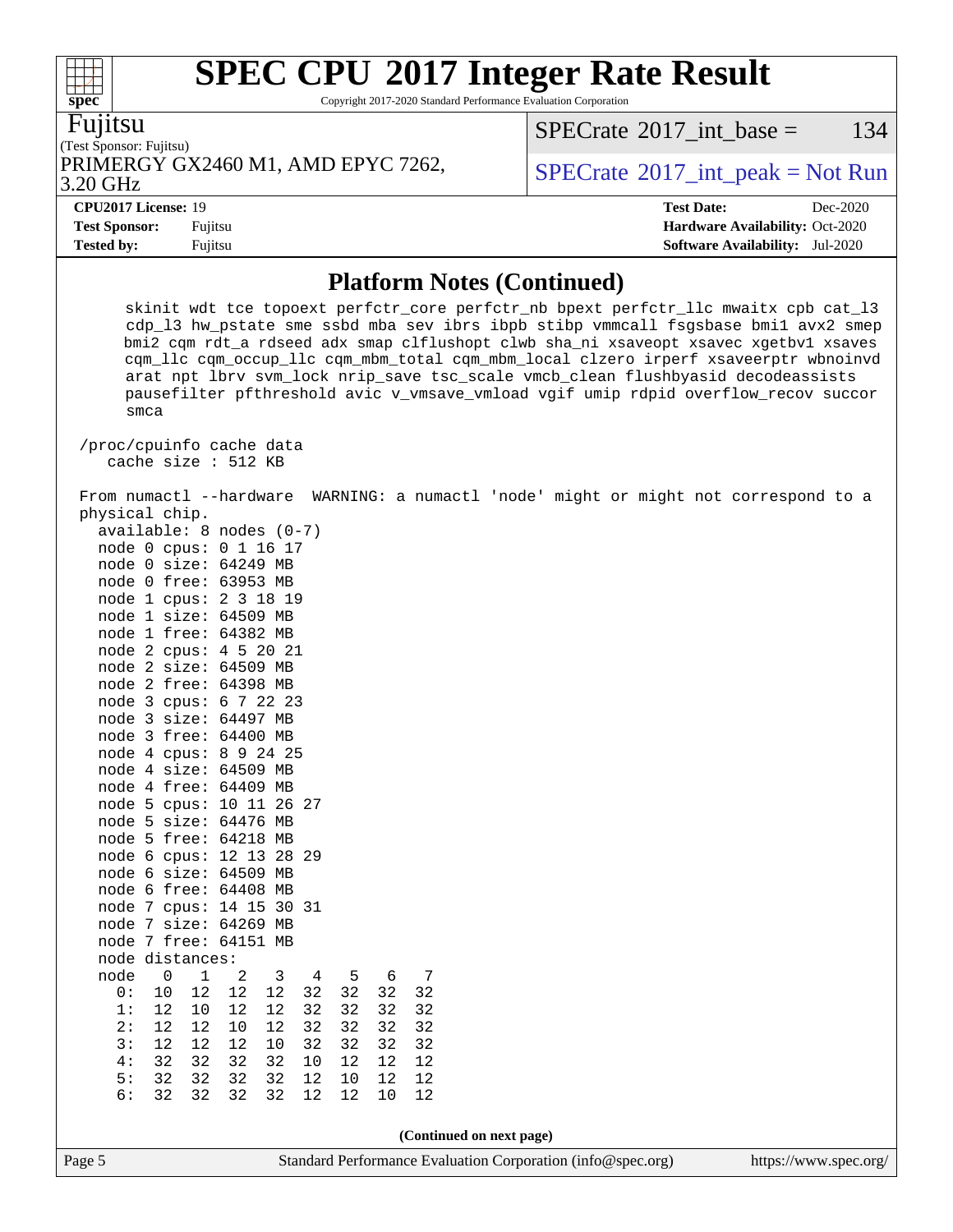Copyright 2017-2020 Standard Performance Evaluation Corporation

(Test Sponsor: Fujitsu) Fujitsu 3.20 GHz PRIMERGY GX2460 M1, AMD EPYC 7262,  $\vert$  [SPECrate](http://www.spec.org/auto/cpu2017/Docs/result-fields.html#SPECrate2017intpeak) [2017\\_int\\_peak = N](http://www.spec.org/auto/cpu2017/Docs/result-fields.html#SPECrate2017intpeak)ot Run **[CPU2017 License:](http://www.spec.org/auto/cpu2017/Docs/result-fields.html#CPU2017License)** 19 **[Test Date:](http://www.spec.org/auto/cpu2017/Docs/result-fields.html#TestDate)** Dec-2020

[SPECrate](http://www.spec.org/auto/cpu2017/Docs/result-fields.html#SPECrate2017intbase)<sup>®</sup>2017 int base = 134

**[Test Sponsor:](http://www.spec.org/auto/cpu2017/Docs/result-fields.html#TestSponsor)** Fujitsu **[Hardware Availability:](http://www.spec.org/auto/cpu2017/Docs/result-fields.html#HardwareAvailability)** Oct-2020 **[Tested by:](http://www.spec.org/auto/cpu2017/Docs/result-fields.html#Testedby)** Fujitsu **[Software Availability:](http://www.spec.org/auto/cpu2017/Docs/result-fields.html#SoftwareAvailability)** Jul-2020

## **[Platform Notes \(Continued\)](http://www.spec.org/auto/cpu2017/Docs/result-fields.html#PlatformNotes)**

Page 6 Standard Performance Evaluation Corporation [\(info@spec.org\)](mailto:info@spec.org) <https://www.spec.org/> 7: 32 32 32 32 12 12 12 10 From /proc/meminfo MemTotal: 527904492 kB HugePages\_Total: 0 Hugepagesize: 2048 kB From /etc/\*release\* /etc/\*version\* os-release: NAME="SLES" VERSION="15-SP2" VERSION\_ID="15.2" PRETTY NAME="SUSE Linux Enterprise Server 15 SP2" ID="sles" ID\_LIKE="suse" ANSI\_COLOR="0;32" CPE\_NAME="cpe:/o:suse:sles:15:sp2" uname -a: Linux localhost 5.3.18-22-default #1 SMP Wed Jun 3 12:16:43 UTC 2020 (720aeba/lp-1a956f1) x86\_64 x86\_64 x86\_64 GNU/Linux Kernel self-reported vulnerability status: itlb\_multihit: Not affected CVE-2018-3620 (L1 Terminal Fault): Not affected Microarchitectural Data Sampling: Not affected CVE-2017-5754 (Meltdown): Not affected CVE-2018-3639 (Speculative Store Bypass): Mitigation: Speculative Store Bypass disabled via prctl and seccomp CVE-2017-5753 (Spectre variant 1): Mitigation: usercopy/swapgs barriers and \_\_user pointer sanitization CVE-2017-5715 (Spectre variant 2): Mitigation: Full AMD retpoline, IBPB: conditional, IBRS\_FW, STIBP: conditional, RSB filling srbds: Not affected tsx\_async\_abort: Not affected run-level 3 Aug 20 13:36 SPEC is set to: /home/benchmark/speccpu Filesystem Type Size Used Avail Use% Mounted on /dev/nvme1n1p3 xfs 1.3T 6.0G 1.3T 1% /home From /sys/devices/virtual/dmi/id BIOS: American Megatrends Inc. V7.104 08/20/2020 Vendor: FUJITSU **(Continued on next page)**

 $+++$ **[spec](http://www.spec.org/)**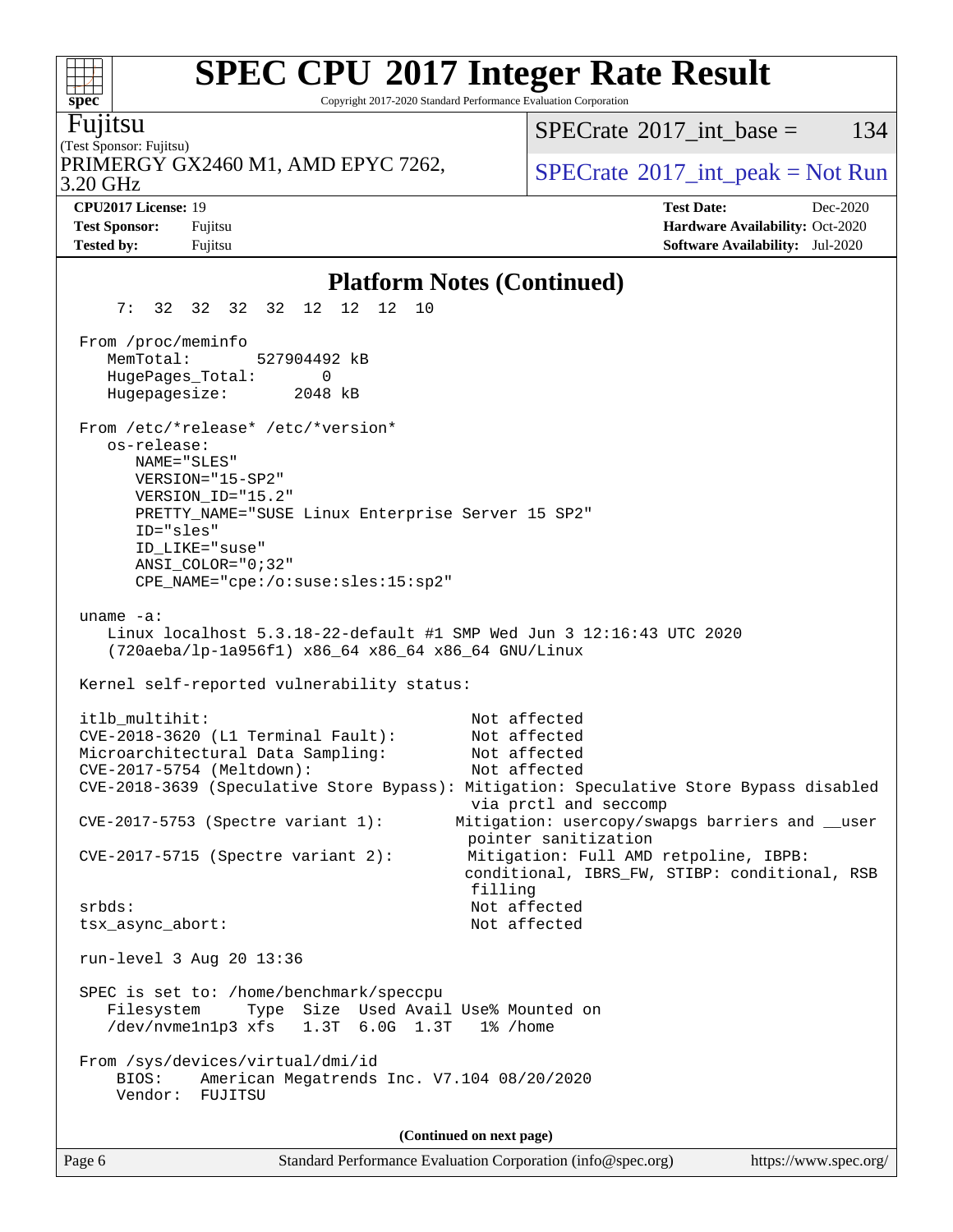Copyright 2017-2020 Standard Performance Evaluation Corporation

Fujitsu

(Test Sponsor: Fujitsu) PRIMERGY GX2460 M1, AMD EPYC 7262,  $\vert$  [SPECrate](http://www.spec.org/auto/cpu2017/Docs/result-fields.html#SPECrate2017intpeak) [2017\\_int\\_peak = N](http://www.spec.org/auto/cpu2017/Docs/result-fields.html#SPECrate2017intpeak)ot Run

[SPECrate](http://www.spec.org/auto/cpu2017/Docs/result-fields.html#SPECrate2017intbase)<sup>®</sup>2017 int base = 134

3.20 GHz

**[spec](http://www.spec.org/)**

 $+\!\!+\!\!$ 

**[Tested by:](http://www.spec.org/auto/cpu2017/Docs/result-fields.html#Testedby)** Fujitsu **[Software Availability:](http://www.spec.org/auto/cpu2017/Docs/result-fields.html#SoftwareAvailability)** Jul-2020

**[CPU2017 License:](http://www.spec.org/auto/cpu2017/Docs/result-fields.html#CPU2017License)** 19 **[Test Date:](http://www.spec.org/auto/cpu2017/Docs/result-fields.html#TestDate)** Dec-2020 **[Test Sponsor:](http://www.spec.org/auto/cpu2017/Docs/result-fields.html#TestSponsor)** Fujitsu **[Hardware Availability:](http://www.spec.org/auto/cpu2017/Docs/result-fields.html#HardwareAvailability)** Oct-2020

## **[Platform Notes \(Continued\)](http://www.spec.org/auto/cpu2017/Docs/result-fields.html#PlatformNotes)**

 Product: PRIMERGY GX2460 M1 Product Family: empty Serial: MACK900001

 Additional information from dmidecode follows. WARNING: Use caution when you interpret this section. The 'dmidecode' program reads system data which is "intended to allow hardware to be accurately determined", but the intent may not be met, as there are frequent changes to hardware, firmware, and the "DMTF SMBIOS" standard. Memory:

16x Samsung M393A4K40DB3-CWE 32 kB 2 rank 3200

(End of data from sysinfo program)

## **[Compiler Version Notes](http://www.spec.org/auto/cpu2017/Docs/result-fields.html#CompilerVersionNotes)**

============================================================================== C  $\vert$  500.perlbench\_r(base) 502.gcc\_r(base) 505.mcf\_r(base) | 525.x264 $r(base)$  557.xz $r(base)$ ------------------------------------------------------------------------------ AOCC.LLVM.2.0.0.B191.2019\_07\_19 clang version 8.0.0 (CLANG: Jenkins AOCC\_2\_0\_0-Build#191) (based on LLVM AOCC.LLVM.2.0.0.B191.2019\_07\_19) Target: x86\_64-unknown-linux-gnu Thread model: posix InstalledDir: /sppo/dev/compilers/aocc-compiler-2.0.0/bin ------------------------------------------------------------------------------ ============================================================================== C++  $\vert$  520.omnetpp r(base) 523.xalancbmk r(base) 531.deepsjeng r(base) | 541.leela\_r(base) ------------------------------------------------------------------------------ AOCC.LLVM.2.0.0.B191.2019\_07\_19 clang version 8.0.0 (CLANG: Jenkins AOCC\_2\_0\_0-Build#191) (based on LLVM AOCC.LLVM.2.0.0.B191.2019\_07\_19) Target: x86\_64-unknown-linux-gnu Thread model: posix InstalledDir: /sppo/dev/compilers/aocc-compiler-2.0.0/bin ------------------------------------------------------------------------------ ============================================================================== Fortran | 548.exchange2\_r(base) ------------------------------------------------------------------------------ AOCC.LLVM.2.0.0.B191.2019\_07\_19 clang version 8.0.0 (CLANG: Jenkins AOCC\_2\_0\_0-Build#191) (based on LLVM AOCC.LLVM.2.0.0.B191.2019\_07\_19) Target: x86\_64-unknown-linux-gnu Thread model: posix InstalledDir: /sppo/dev/compilers/aocc-compiler-2.0.0/bin ------------------------------------------------------------------------------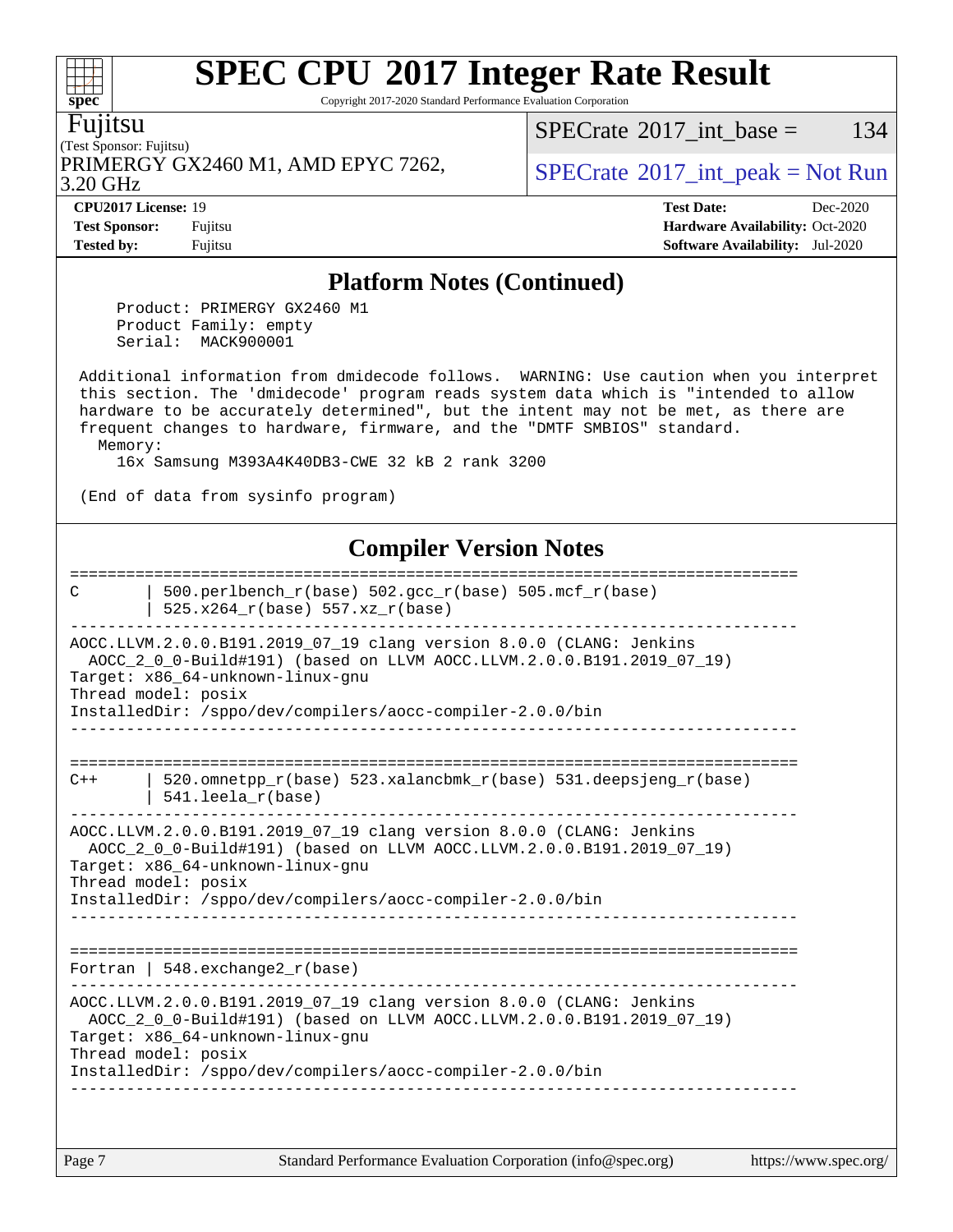Copyright 2017-2020 Standard Performance Evaluation Corporation

#### Fujitsu

(Test Sponsor: Fujitsu) 3.20 GHz PRIMERGY GX2460 M1, AMD EPYC 7262,  $\vert$  [SPECrate](http://www.spec.org/auto/cpu2017/Docs/result-fields.html#SPECrate2017intpeak) [2017\\_int\\_peak = N](http://www.spec.org/auto/cpu2017/Docs/result-fields.html#SPECrate2017intpeak)ot Run

[SPECrate](http://www.spec.org/auto/cpu2017/Docs/result-fields.html#SPECrate2017intbase)<sup>®</sup>2017 int base = 134

**[CPU2017 License:](http://www.spec.org/auto/cpu2017/Docs/result-fields.html#CPU2017License)** 19 **[Test Date:](http://www.spec.org/auto/cpu2017/Docs/result-fields.html#TestDate)** Dec-2020 **[Test Sponsor:](http://www.spec.org/auto/cpu2017/Docs/result-fields.html#TestSponsor)** Fujitsu **[Hardware Availability:](http://www.spec.org/auto/cpu2017/Docs/result-fields.html#HardwareAvailability)** Oct-2020 **[Tested by:](http://www.spec.org/auto/cpu2017/Docs/result-fields.html#Testedby)** Fujitsu **[Software Availability:](http://www.spec.org/auto/cpu2017/Docs/result-fields.html#SoftwareAvailability)** Jul-2020

## **[Base Compiler Invocation](http://www.spec.org/auto/cpu2017/Docs/result-fields.html#BaseCompilerInvocation)**

[C benchmarks:](http://www.spec.org/auto/cpu2017/Docs/result-fields.html#Cbenchmarks)

[clang](http://www.spec.org/cpu2017/results/res2020q4/cpu2017-20201207-24567.flags.html#user_CCbase_clang-c)

[C++ benchmarks:](http://www.spec.org/auto/cpu2017/Docs/result-fields.html#CXXbenchmarks) [clang++](http://www.spec.org/cpu2017/results/res2020q4/cpu2017-20201207-24567.flags.html#user_CXXbase_clang-cpp)

[Fortran benchmarks](http://www.spec.org/auto/cpu2017/Docs/result-fields.html#Fortranbenchmarks): [flang](http://www.spec.org/cpu2017/results/res2020q4/cpu2017-20201207-24567.flags.html#user_FCbase_flang)

## **[Base Portability Flags](http://www.spec.org/auto/cpu2017/Docs/result-fields.html#BasePortabilityFlags)**

 500.perlbench\_r: [-DSPEC\\_LINUX\\_X64](http://www.spec.org/cpu2017/results/res2020q4/cpu2017-20201207-24567.flags.html#b500.perlbench_r_basePORTABILITY_DSPEC_LINUX_X64) [-DSPEC\\_LP64](http://www.spec.org/cpu2017/results/res2020q4/cpu2017-20201207-24567.flags.html#b500.perlbench_r_baseEXTRA_PORTABILITY_DSPEC_LP64) 502.gcc\_r: [-DSPEC\\_LP64](http://www.spec.org/cpu2017/results/res2020q4/cpu2017-20201207-24567.flags.html#suite_baseEXTRA_PORTABILITY502_gcc_r_DSPEC_LP64) 505.mcf\_r: [-DSPEC\\_LP64](http://www.spec.org/cpu2017/results/res2020q4/cpu2017-20201207-24567.flags.html#suite_baseEXTRA_PORTABILITY505_mcf_r_DSPEC_LP64) 520.omnetpp\_r: [-DSPEC\\_LP64](http://www.spec.org/cpu2017/results/res2020q4/cpu2017-20201207-24567.flags.html#suite_baseEXTRA_PORTABILITY520_omnetpp_r_DSPEC_LP64) 523.xalancbmk\_r: [-DSPEC\\_LINUX](http://www.spec.org/cpu2017/results/res2020q4/cpu2017-20201207-24567.flags.html#b523.xalancbmk_r_basePORTABILITY_DSPEC_LINUX) [-DSPEC\\_LP64](http://www.spec.org/cpu2017/results/res2020q4/cpu2017-20201207-24567.flags.html#suite_baseEXTRA_PORTABILITY523_xalancbmk_r_DSPEC_LP64) 525.x264\_r: [-DSPEC\\_LP64](http://www.spec.org/cpu2017/results/res2020q4/cpu2017-20201207-24567.flags.html#suite_baseEXTRA_PORTABILITY525_x264_r_DSPEC_LP64) 531.deepsjeng\_r: [-DSPEC\\_LP64](http://www.spec.org/cpu2017/results/res2020q4/cpu2017-20201207-24567.flags.html#suite_baseEXTRA_PORTABILITY531_deepsjeng_r_DSPEC_LP64) 541.leela\_r: [-DSPEC\\_LP64](http://www.spec.org/cpu2017/results/res2020q4/cpu2017-20201207-24567.flags.html#suite_baseEXTRA_PORTABILITY541_leela_r_DSPEC_LP64) 548.exchange2\_r: [-DSPEC\\_LP64](http://www.spec.org/cpu2017/results/res2020q4/cpu2017-20201207-24567.flags.html#suite_baseEXTRA_PORTABILITY548_exchange2_r_DSPEC_LP64) 557.xz\_r: [-DSPEC\\_LP64](http://www.spec.org/cpu2017/results/res2020q4/cpu2017-20201207-24567.flags.html#suite_baseEXTRA_PORTABILITY557_xz_r_DSPEC_LP64)

## **[Base Optimization Flags](http://www.spec.org/auto/cpu2017/Docs/result-fields.html#BaseOptimizationFlags)**

[C benchmarks](http://www.spec.org/auto/cpu2017/Docs/result-fields.html#Cbenchmarks):

[-flto](http://www.spec.org/cpu2017/results/res2020q4/cpu2017-20201207-24567.flags.html#user_CCbase_aocc-flto) [-Wl,-mllvm -Wl,-function-specialize](http://www.spec.org/cpu2017/results/res2020q4/cpu2017-20201207-24567.flags.html#user_CCbase_F-function-specialize_7e7e661e57922243ee67c9a1251cb8910e607325179a0ce7f2884e09a6f5d4a5ef0ae4f37e8a2a11c95fc48e931f06dc2b6016f14b511fcb441e048bef1b065a) [-Wl,-mllvm -Wl,-region-vectorize](http://www.spec.org/cpu2017/results/res2020q4/cpu2017-20201207-24567.flags.html#user_CCbase_F-region-vectorize_fb6c6b5aa293c88efc6c7c2b52b20755e943585b1fe8658c35afef78727fff56e1a56891413c30e36b8e2a6f9a71126986319243e80eb6110b78b288f533c52b) [-Wl,-mllvm -Wl,-vector-library=LIBMVEC](http://www.spec.org/cpu2017/results/res2020q4/cpu2017-20201207-24567.flags.html#user_CCbase_F-use-vector-library_0a14b27fae317f283640384a31f7bfcc2bd4c1d0b5cfc618a3a430800c9b20217b00f61303eff223a3251b4f06ffbc9739dc5296db9d1fbb9ad24a3939d86d66) [-Wl,-mllvm -Wl,-reduce-array-computations=3](http://www.spec.org/cpu2017/results/res2020q4/cpu2017-20201207-24567.flags.html#user_CCbase_F-reduce-array-computations_b882aefe7a5dda4e33149f6299762b9a720dace3e498e13756f4c04e5a19edf5315c1f3993de2e61ec41e8c206231f84e05da7040e1bb5d69ba27d10a12507e4) [-O3](http://www.spec.org/cpu2017/results/res2020q4/cpu2017-20201207-24567.flags.html#user_CCbase_F-O3) [-ffast-math](http://www.spec.org/cpu2017/results/res2020q4/cpu2017-20201207-24567.flags.html#user_CCbase_aocc-ffast-math) [-march=znver2](http://www.spec.org/cpu2017/results/res2020q4/cpu2017-20201207-24567.flags.html#user_CCbase_aocc-march_3e2e19cff2eeef60c5d90b059483627c9ea47eca6d66670dbd53f9185f6439e27eb5e104cf773e9e8ab18c8842ce63e461a3e948d0214bd567ef3ade411bf467) [-fstruct-layout=3](http://www.spec.org/cpu2017/results/res2020q4/cpu2017-20201207-24567.flags.html#user_CCbase_F-struct-layout) [-mllvm -unroll-threshold=50](http://www.spec.org/cpu2017/results/res2020q4/cpu2017-20201207-24567.flags.html#user_CCbase_F-unroll-threshold_458874500b2c105d6d5cb4d7a611c40e2b16e9e3d26b355fea72d644c3673b4de4b3932662f0ed3dbec75c491a13da2d2ca81180bd779dc531083ef1e1e549dc) [-fremap-arrays](http://www.spec.org/cpu2017/results/res2020q4/cpu2017-20201207-24567.flags.html#user_CCbase_F-fremap-arrays) [-mllvm -function-specialize](http://www.spec.org/cpu2017/results/res2020q4/cpu2017-20201207-24567.flags.html#user_CCbase_F-function-specialize_233b3bdba86027f1b094368157e481c5bc59f40286dc25bfadc1858dcd5745c24fd30d5f188710db7fea399bcc9f44a80b3ce3aacc70a8870250c3ae5e1f35b8) [-mllvm -enable-gvn-hoist](http://www.spec.org/cpu2017/results/res2020q4/cpu2017-20201207-24567.flags.html#user_CCbase_F-enable-gvn-hoist_e5856354646dd6ca1333a0ad99b817e4cf8932b91b82809fd8fd47ceff7b22a89eba5c98fd3e3fa5200368fd772cec3dd56abc3c8f7b655a71b9f9848dddedd5) [-mllvm -reduce-array-computations=3](http://www.spec.org/cpu2017/results/res2020q4/cpu2017-20201207-24567.flags.html#user_CCbase_F-reduce-array-computations_aceadb8604558b566e0e3a0d7a3c1533923dd1fa0889614e16288028922629a28d5695c24d3b3be4306b1e311c54317dfffe3a2e57fbcaabc737a1798de39145) [-mllvm -global-vectorize-slp](http://www.spec.org/cpu2017/results/res2020q4/cpu2017-20201207-24567.flags.html#user_CCbase_F-global-vectorize-slp_a3935e8627af4ced727033b1ffd4db27f4d541a363d28d82bf4c2925fb3a0fd4115d6e42d13a2829f9e024d6608eb67a85cb49770f2da5c5ac8dbc737afad603) [-mllvm -vector-library=LIBMVEC](http://www.spec.org/cpu2017/results/res2020q4/cpu2017-20201207-24567.flags.html#user_CCbase_F-use-vector-library_e584e20b4f7ec96aa109254b65d8e01d864f3d68580371b9d93ed7c338191d4cfce20c3c864632264effc6bbe4c7c38153d02096a342ee92501c4a53204a7871) [-mllvm -inline-threshold=1000](http://www.spec.org/cpu2017/results/res2020q4/cpu2017-20201207-24567.flags.html#user_CCbase_dragonegg-llvm-inline-threshold_b7832241b0a6397e4ecdbaf0eb7defdc10f885c2a282fa3240fdc99844d543fda39cf8a4a9dccf68cf19b5438ac3b455264f478df15da0f4988afa40d8243bab) [-flv-function-specialization](http://www.spec.org/cpu2017/results/res2020q4/cpu2017-20201207-24567.flags.html#user_CCbase_F-flv-function-specialization) [-z muldefs](http://www.spec.org/cpu2017/results/res2020q4/cpu2017-20201207-24567.flags.html#user_CCbase_aocc-muldefs) [-lmvec](http://www.spec.org/cpu2017/results/res2020q4/cpu2017-20201207-24567.flags.html#user_CCbase_F-lmvec) [-lamdlibm](http://www.spec.org/cpu2017/results/res2020q4/cpu2017-20201207-24567.flags.html#user_CCbase_F-lamdlibm) [-ljemalloc](http://www.spec.org/cpu2017/results/res2020q4/cpu2017-20201207-24567.flags.html#user_CCbase_jemalloc-lib) [-lflang](http://www.spec.org/cpu2017/results/res2020q4/cpu2017-20201207-24567.flags.html#user_CCbase_F-lflang)

[C++ benchmarks:](http://www.spec.org/auto/cpu2017/Docs/result-fields.html#CXXbenchmarks)

[-flto](http://www.spec.org/cpu2017/results/res2020q4/cpu2017-20201207-24567.flags.html#user_CXXbase_aocc-flto) [-Wl,-mllvm -Wl,-function-specialize](http://www.spec.org/cpu2017/results/res2020q4/cpu2017-20201207-24567.flags.html#user_CXXbase_F-function-specialize_7e7e661e57922243ee67c9a1251cb8910e607325179a0ce7f2884e09a6f5d4a5ef0ae4f37e8a2a11c95fc48e931f06dc2b6016f14b511fcb441e048bef1b065a) [-Wl,-mllvm -Wl,-region-vectorize](http://www.spec.org/cpu2017/results/res2020q4/cpu2017-20201207-24567.flags.html#user_CXXbase_F-region-vectorize_fb6c6b5aa293c88efc6c7c2b52b20755e943585b1fe8658c35afef78727fff56e1a56891413c30e36b8e2a6f9a71126986319243e80eb6110b78b288f533c52b) [-Wl,-mllvm -Wl,-vector-library=LIBMVEC](http://www.spec.org/cpu2017/results/res2020q4/cpu2017-20201207-24567.flags.html#user_CXXbase_F-use-vector-library_0a14b27fae317f283640384a31f7bfcc2bd4c1d0b5cfc618a3a430800c9b20217b00f61303eff223a3251b4f06ffbc9739dc5296db9d1fbb9ad24a3939d86d66) [-Wl,-mllvm -Wl,-reduce-array-computations=3](http://www.spec.org/cpu2017/results/res2020q4/cpu2017-20201207-24567.flags.html#user_CXXbase_F-reduce-array-computations_b882aefe7a5dda4e33149f6299762b9a720dace3e498e13756f4c04e5a19edf5315c1f3993de2e61ec41e8c206231f84e05da7040e1bb5d69ba27d10a12507e4) [-Wl,-mllvm -Wl,-suppress-fmas](http://www.spec.org/cpu2017/results/res2020q4/cpu2017-20201207-24567.flags.html#user_CXXbase_F-suppress-fmas_f00f00630e4a059e8af9c161e9bbf420bcf19890a7f99d5933525e66aa4b0bb3ab2339d2b12d97d3a5f5d271e839fe9c109938e91fe06230fb53651590cfa1e8) [-O3](http://www.spec.org/cpu2017/results/res2020q4/cpu2017-20201207-24567.flags.html#user_CXXbase_F-O3) [-ffast-math](http://www.spec.org/cpu2017/results/res2020q4/cpu2017-20201207-24567.flags.html#user_CXXbase_aocc-ffast-math) [-march=znver2](http://www.spec.org/cpu2017/results/res2020q4/cpu2017-20201207-24567.flags.html#user_CXXbase_aocc-march_3e2e19cff2eeef60c5d90b059483627c9ea47eca6d66670dbd53f9185f6439e27eb5e104cf773e9e8ab18c8842ce63e461a3e948d0214bd567ef3ade411bf467) [-mllvm -loop-unswitch-threshold=200000](http://www.spec.org/cpu2017/results/res2020q4/cpu2017-20201207-24567.flags.html#user_CXXbase_F-loop-unswitch-threshold_f9a82ae3270e55b5fbf79d0d96ee93606b73edbbe527d20b18b7bff1a3a146ad50cfc7454c5297978340ae9213029016a7d16221274d672d3f7f42ed25274e1d) [-mllvm -vector-library=LIBMVEC](http://www.spec.org/cpu2017/results/res2020q4/cpu2017-20201207-24567.flags.html#user_CXXbase_F-use-vector-library_e584e20b4f7ec96aa109254b65d8e01d864f3d68580371b9d93ed7c338191d4cfce20c3c864632264effc6bbe4c7c38153d02096a342ee92501c4a53204a7871) [-mllvm -unroll-threshold=100](http://www.spec.org/cpu2017/results/res2020q4/cpu2017-20201207-24567.flags.html#user_CXXbase_F-unroll-threshold_2755d0c78138845d361fa1543e3a063fffa198df9b3edf0cfb856bbc88a81e1769b12ac7a550c5d35197be55360db1a3f95a8d1304df999456cabf5120c45168) [-flv-function-specialization](http://www.spec.org/cpu2017/results/res2020q4/cpu2017-20201207-24567.flags.html#user_CXXbase_F-flv-function-specialization)

**(Continued on next page)**

| Page 8<br>Standard Performance Evaluation Corporation (info@spec.org) | https://www.spec.org/ |
|-----------------------------------------------------------------------|-----------------------|
|-----------------------------------------------------------------------|-----------------------|